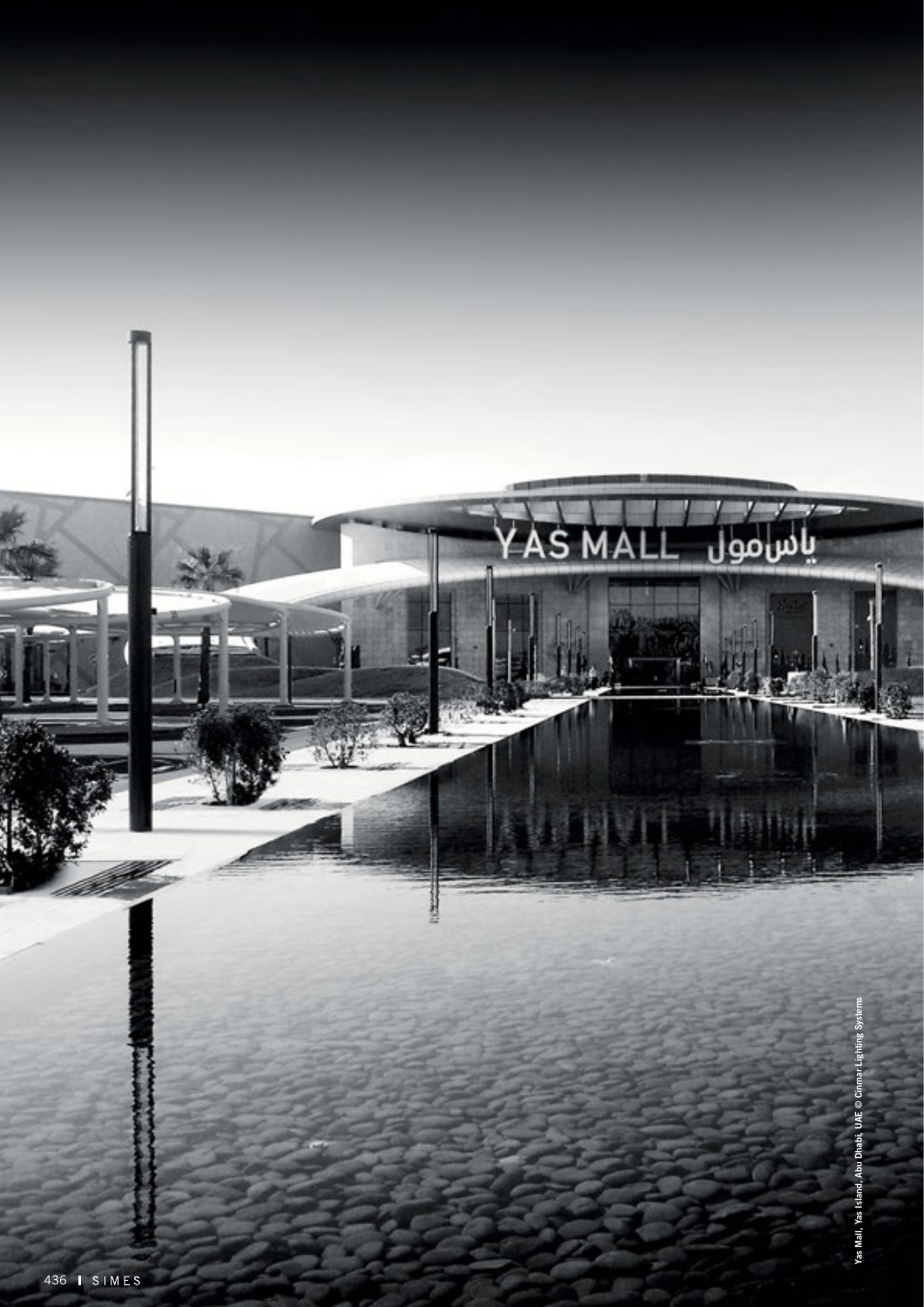# Stelo

## Urban lighting

Available with LED neutral white, STELO is an elegant tall bollard specifically suitable for pedestrian areas, town centres and parks. Its beam assures glare-free illumination and maximizes the interdistance between each bollard.





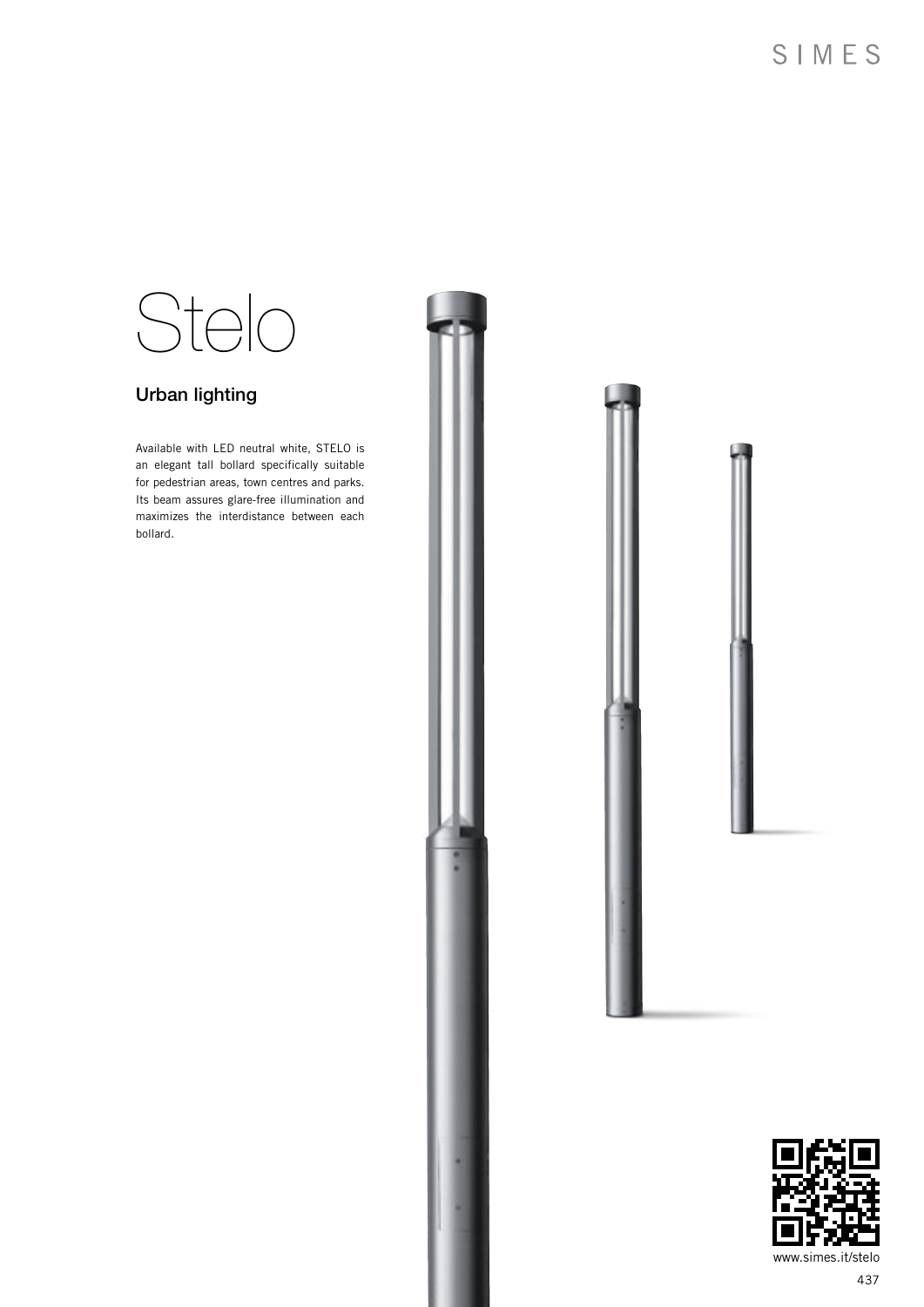

Public place, Piazza Aldo Moro, Mola di Bari, Italy - Architects Michele Sgobba and Imma Resta © Agenzia Italamona, ph. Angelo Stanisci



Extruded EN AW-6060 aluminium profile, Die-cast EN AB-47100 aluminium housing with high corrosion resistance. Transparent polycarbonate diffuser (opal diffuser on request). Stainless steel screws. Luminaire suitable for double cable glands and connection box with fuses. Inspection door perfectly flush with the pole surface. Silicone gaskets. Double powder paint.

Protection class IP65

Isolation class  $CLASS II  $\Box$$ 

Mechanical resistance of glass IK 10

Leds 3000K CRI90 versions are available on request. Integral ballast to allow an automatic power and flux reduction without the need of any external control systems available on request with surcharge.

*For the latest technical information and luminaire updates with LED technology please refer to www.simes.it* 

### REGISTERED DESIGN



FLANGE ACCESSORY Ø 195mm h 800mm flange to be fixed in concrete with stainless steel screws for fixing in the ground. S.4129



FIXING BASE Base 300x300mm Spacing 200x200mm Holes for M16 S.4128

## S.2499

## SURGE PROTECTION DEVICE 10kV

Surge protection devices are utilised to limit the damage of such electrical disturbances (temporary, transitional or permanent). Each fixture must be connected to one single device at a distance of no more than 10m away.

### Colours: